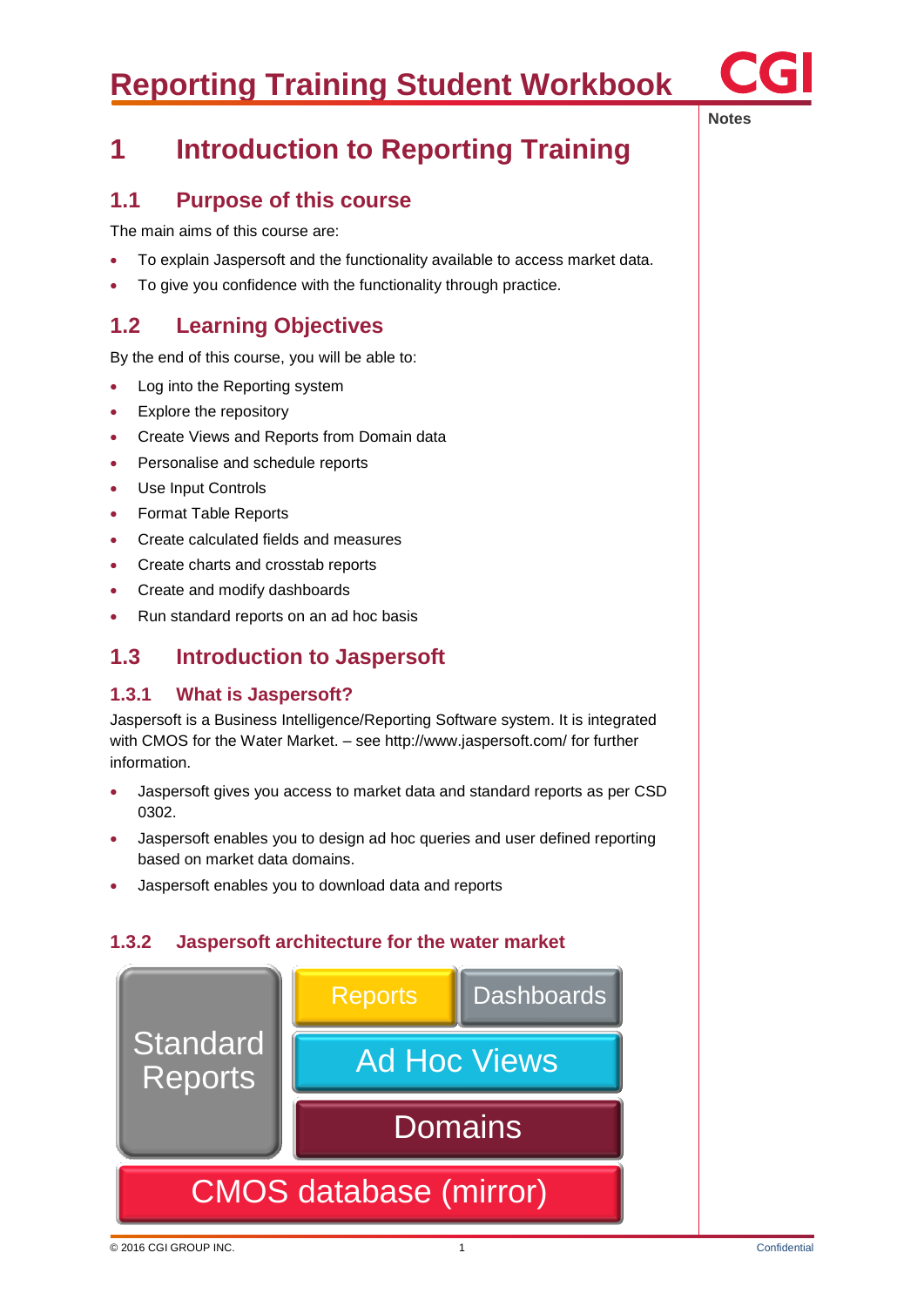

### **1.3.3 Available Data Domains 1.3.3 Available Data Domains**

The following data domains are available:

- Agreement Domain
- **•** Audit Domain
- **•** Business Transaction Dossier (BTD) Domain
- **•** Central Connection Register Domain
- Interim Supplier Allocation Domain
- Market Meter Data (MMD) Domain
- Market Performance Framework (MPF) Domain
- Participant Management Domain
- Reporting Domain
- Reporting Archive Domain
- Settlements Domain
- Tariff Domain
- Volume Transfer and Data Update Domain

### **1.3.4 User Administration**

Principles:

- You log in to the reporting system through CMOS your user credentials and permissions are passed through to Jaspersoft
- You create users and user roles in CMOS
- Security and permissions passed through to Jaspersoft on a data domain basis.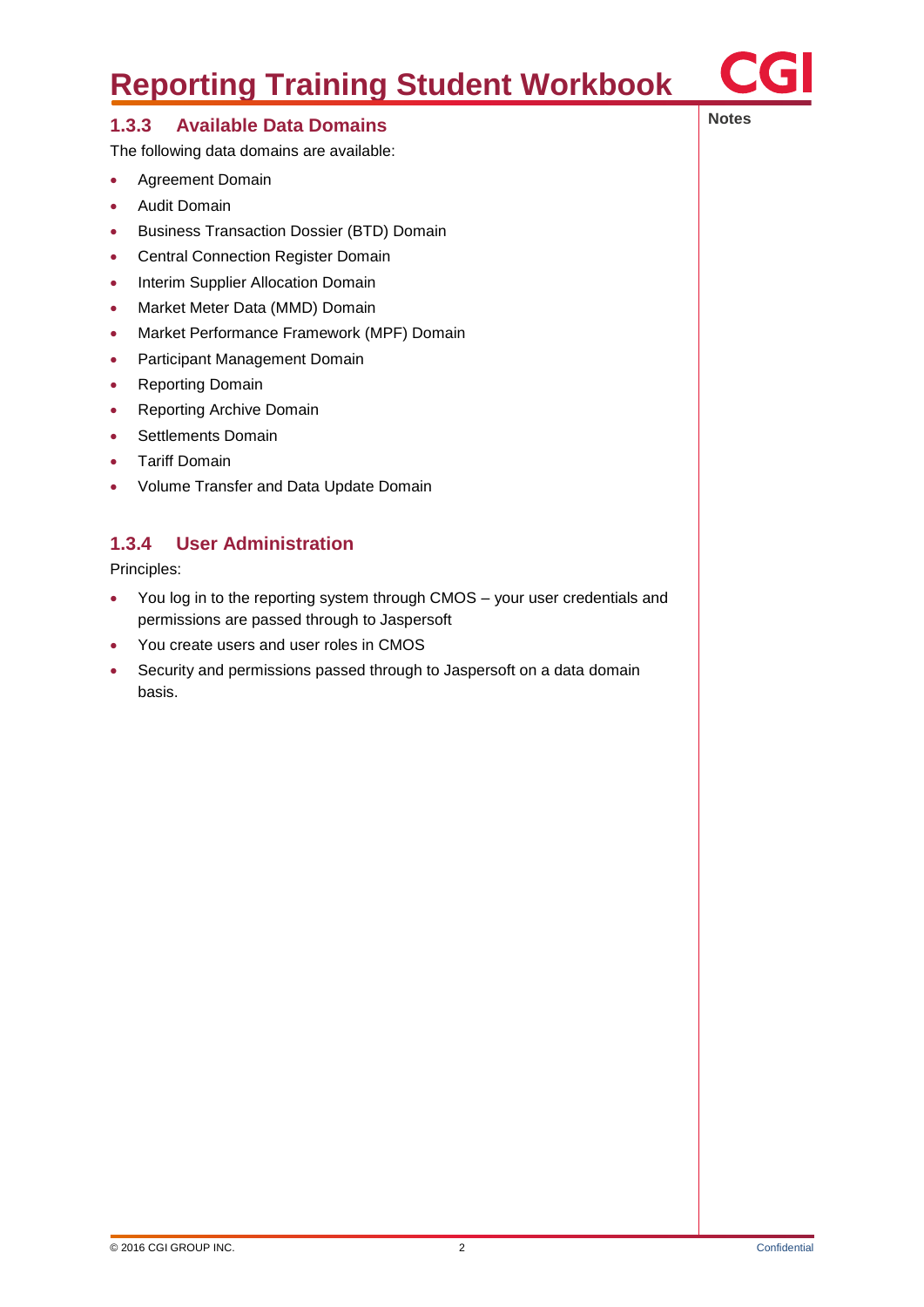

#### **Notes**

## **2 Jaspersoft fundamentals**

In this session, we learn:

- How to explore the library
- How to explore the repository page and navigate folders
- How to searching the repository and using the filters panel

### **2.1 Exercise**

- 1. Log in to CMOS and navigate to Jaspersoft
- 2. View the library and view a report
- 3. Search for a report
- 4. Open the Repository
- 5. Explore folders
- 6. Create a new folder under **Training Folder** and call it your name.
- 7. Create sub folders within your new folder: **Ad Hoc Views, Reports, Dashboards**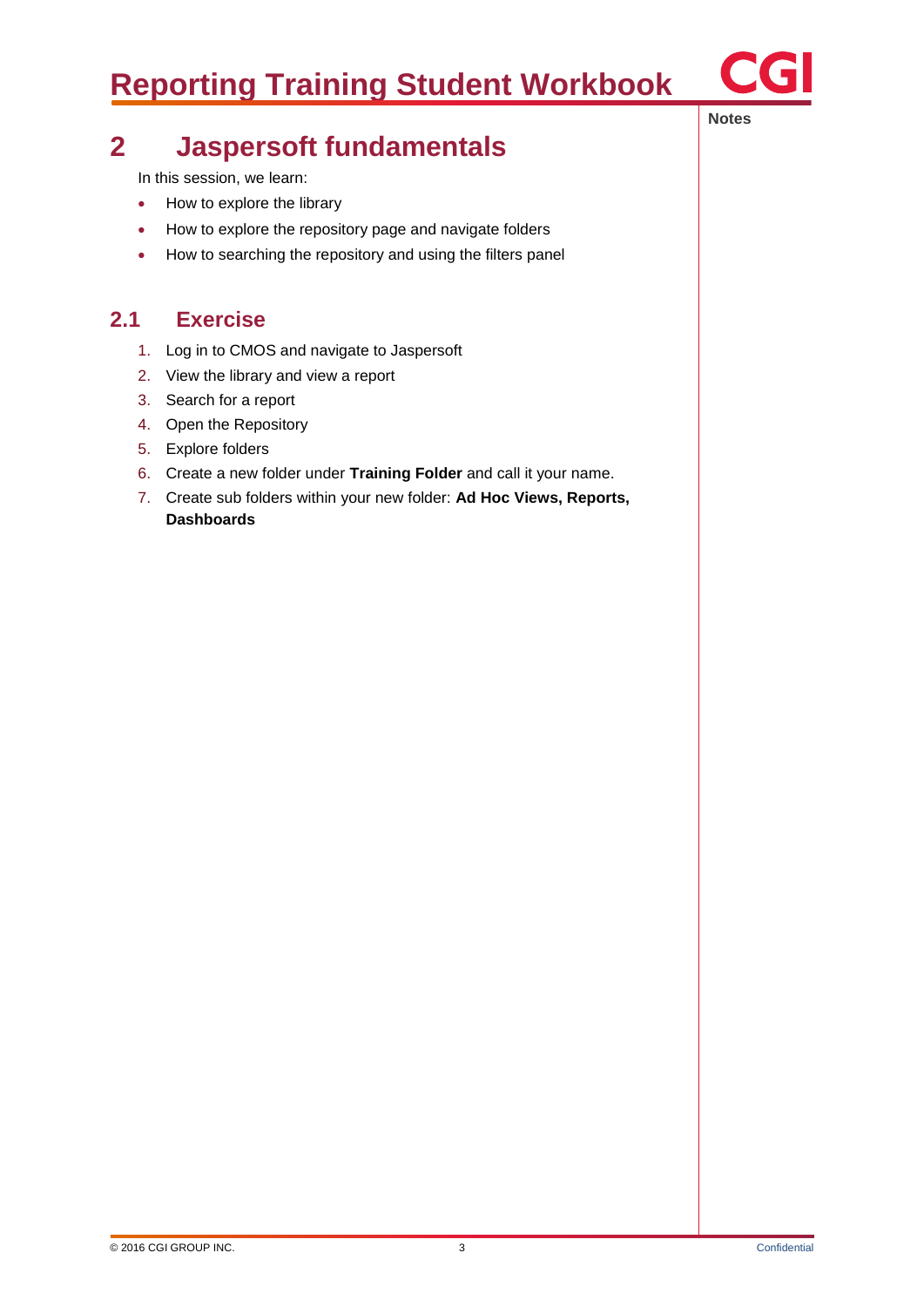

**Notes**

## **3 Creating Ad Hoc Views and Reports**

In this session, we learn:

- How to create an Ad Hoc View
- How to save as a View and a Report
- How to interact with the saved view and report

### **3.1 Exercise**

- 1. Create an Ad Hoc View from the **Market Meter Data** Domain
- 2. Include the following columns from the **METER READ** entity: **Retailer ID,**  SPID, **Meter Manufacturer,** Meter Serial Number, **Meter Read Date,**  Meter Read, **Meter Read Method,** Meter Read Type.
- 3. Create Pre Filters: **Retailer ID** and **Meter Read Date**
- 4. Change the display name of **Meter Manufacturer Serial Number** to **Serial Number**
- 5. Choose Table layout and add columns: **Meter Read Date**, Meter Read and **Meter Read Type**
- 6. Add the following groups: **Retailer ID**, SPID, **Meter Manufacturer**, Serial Number
- 7. Display Details and Totals view
- 8. Save Ad Hoc View (save in your Ad Hoc Views folder as **01. Meter Reads by Retailer view**)
- 9. Save Ad Hoc View and Create Report (Save report in your Reports folder report as **01. Meter Reads by Retailer rpt**
- 10. Search for your report and open it (to ensure it has saved properly).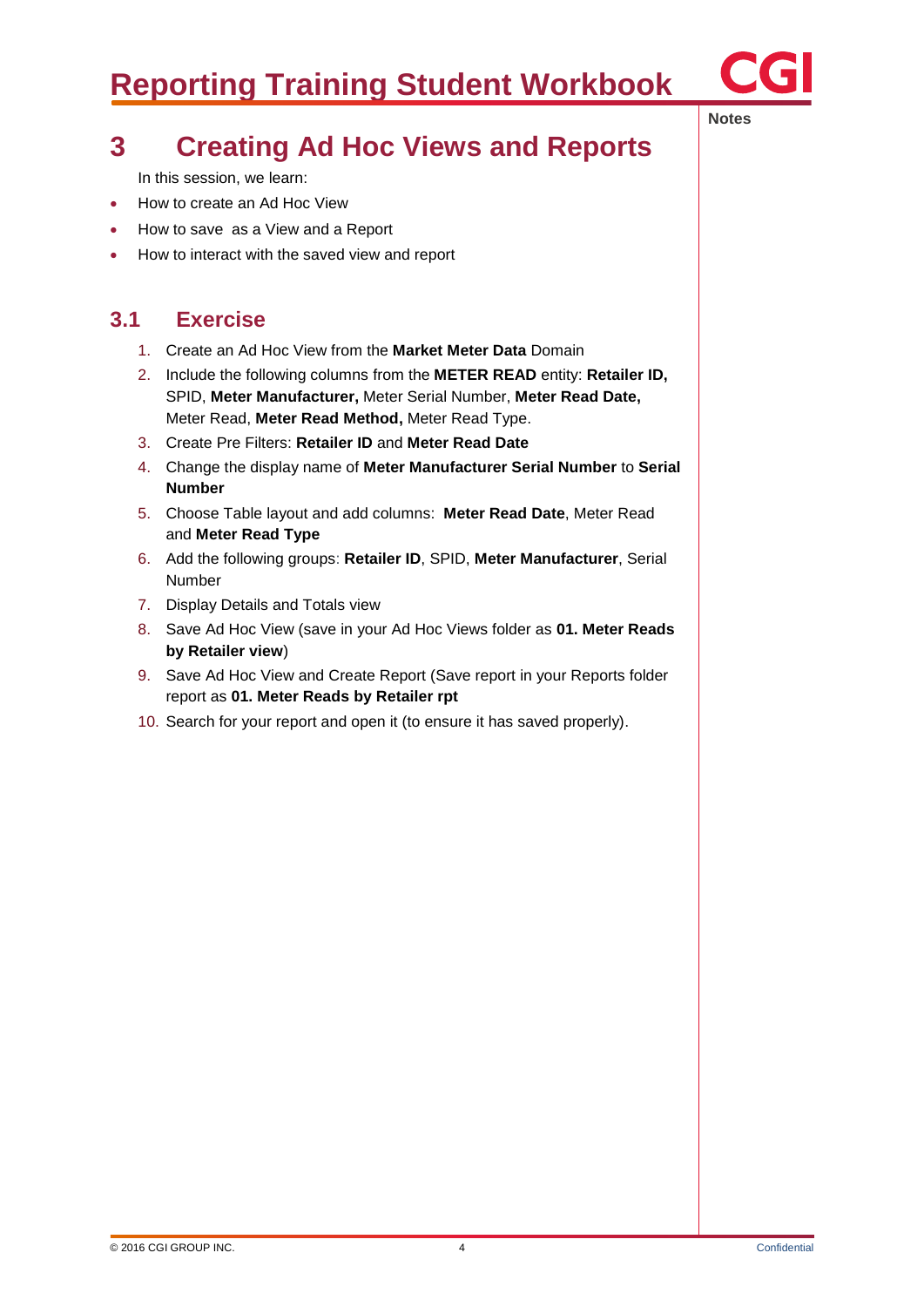

**Notes**

## **4 Manipulating Table Views. Creating Calculated Fields and Measures**

In this session, we learn how to:

- Format table views
- Sort table views
- Filter table views
- Create calculated fields
- Create calculated measures

### **4.1 Exercise 1 – format, sort and filter**

#### **1. Format**

- a. Open **01. Meter Reads by Retailer view**
- b. Change labels so **Meter Read** becomes **Meter Readings**
- c. Remove **Meter Read Type** column
- d. Widen columns so Meter is on one row
- e. Change data format of **Meter Reads** to remove decimal places
- f. Add title to Ad Hoc View
- **g.** Save Ad Hoc View as: **02. Meter Readings by Retailer formatted view**

#### **2. Sort**

- a. Sort the Ad Hoc View on **Meter Reading Date**
- b. Save Ad Hoc View as: **03. Meter Readings by Retailer sorted view**

#### **3. Filter**

- a. Remove all filters
- b. Add a filter to select **Meter Reading Dates** between 1st Oct 2105 and 1st April 2016
- **c.** Save Ad Hoc View as: **04. Meter Readings by Retailer filtered view**
- d. Save as Report. Name report: **04. Meter Reads by Retailer filtered rpt**
- e. Search for new report, open and change **Input Controls**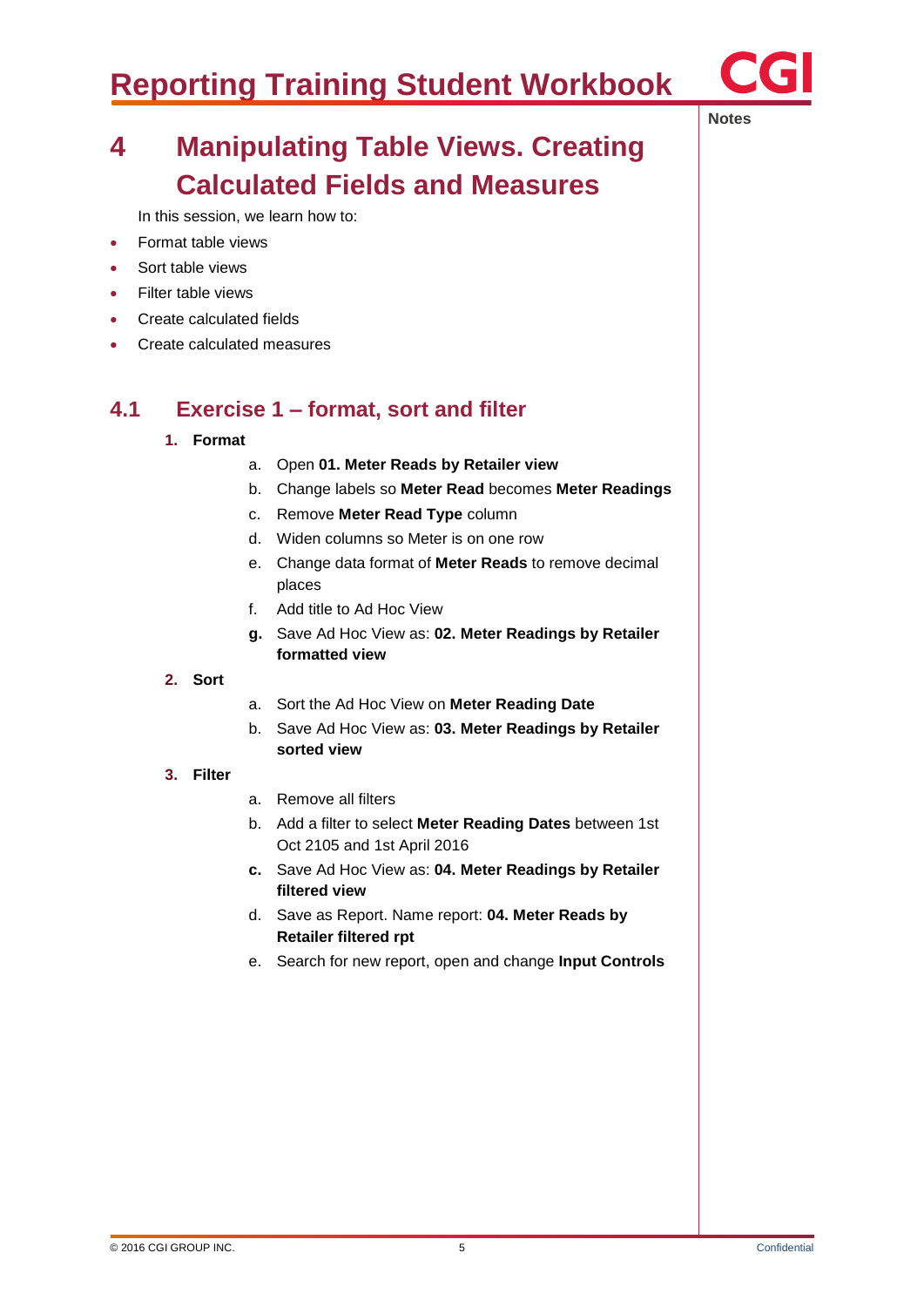

### **Notes 4.2 Exercise 2 – creating calculated fields and measures**

- 1. **Create Calculated Measure**
	- a. Open Ad Hoc view **04. Meter Readings by Retailer**.
	- b. Create Calculated Measure (**Days Since Read**) to calculate days since each Meter Read, rounded to the nearest day – ensure there are no decimal places.
	- c. Drag **Days Since Read** field to appear after **Meter Read Date**
	- d. Save Ad Hoc View as: **05. Meter Reads calculated fields measure view**
- **2. Create a Summary Calculation**
	- a. Create a Summary Calculation for **Days since read** (use Min as summary)
	- b. Show **Details and Totals** on the table
	- c. Save Ad Hoc View
- **3. Create Calculated Field**
	- a. Create a calculated field: **Retailer – SPID – Meter serial number**
	- b. Save Ad Hoc View
- **4. Create Boolean Calculated Field using the IF function**
	- a. Create Calculated Field: **Quarter**, for the meter read date
	- b. Create Calculated Field: **Year**, for the meter read year
	- c. Create Calculated field concatenating **Quarter** and **Year**
	- d. Add **Quarter, Year** to the table.
	- e. Save Ad Hoc View
	- f. Save as Report: **05. Meter Reads calculated fields measure rpt** in your reports folder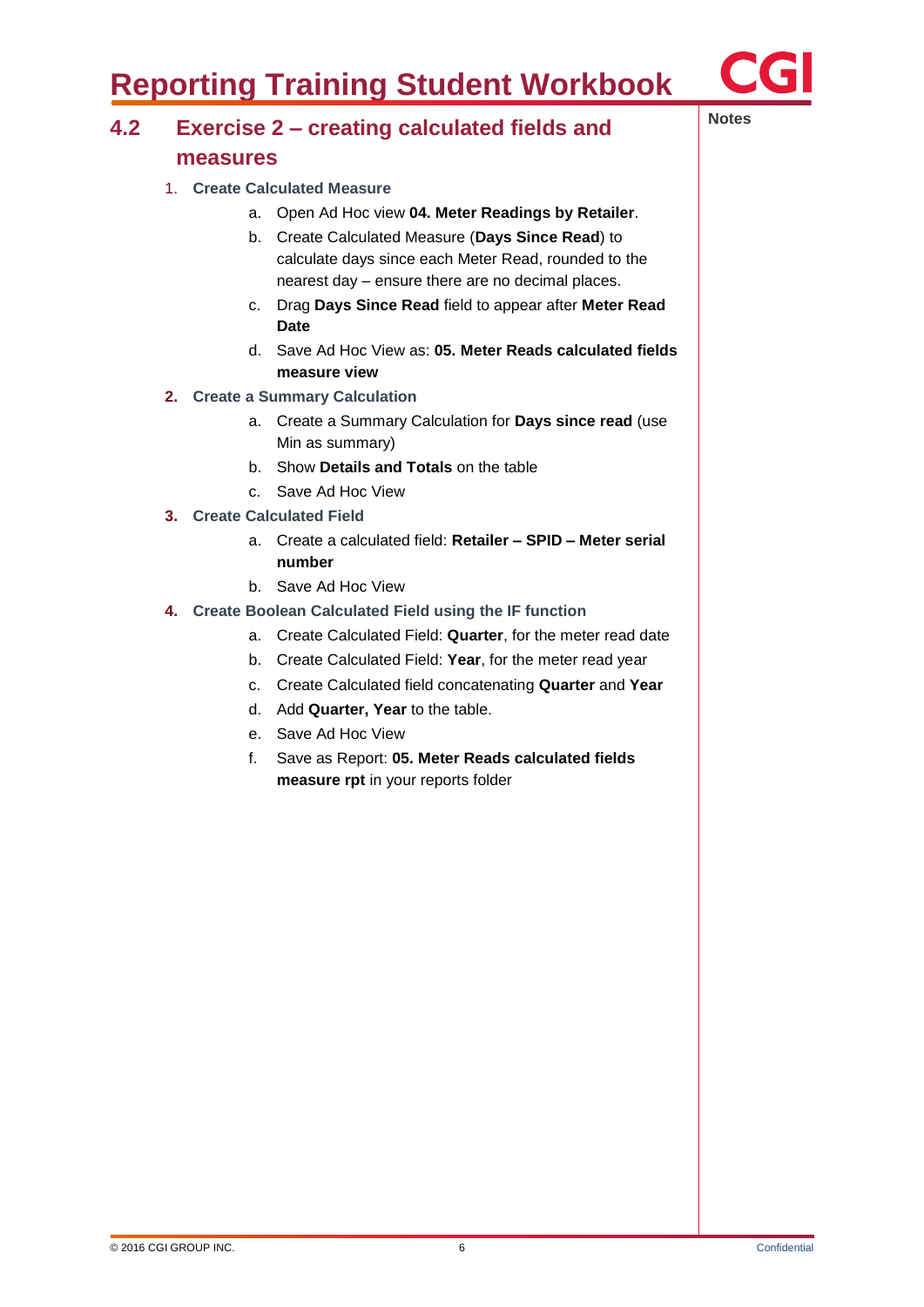

**Notes**

## **5 Working with charts and crosstabs**

In this session, we learn how to:

- Work with charts
- Work with crosstabs

### **5.1 Exercise 1 – convert table view to chart view**

- 1. Open **01. Meter Reads by Retailer**
- 2. Convert Table View to a Bar Chart
	- a. Columns: **Retailer ID** and **SPID**
	- b. Rows **Meter Manufacturer**, **Meter Read Date**, **Meter Read** (Summary Calculation: Count all)
	- c. Filter for only meter reads taken after  $1<sup>st</sup>$  April 2016
	- d. Change grouping of **Meter Read Date** to Month
- 3. Save as **06. Meter Reads by month bar chart** in your Ad Hoc views folder

### **5.2 Exercise 2 – create a column chart view**

- 1. **Create > Ad Hoc** view…use **Business Transaction Dossier** domain
- 2. Select **BTD Dossier** and **BTD Steps** in Data Chooser Wizard
- 3. Create a bar chart that shows a count of all received T109.M transactions
	- a. Create a Calculated Measure: **Transaction Type Count** that counts all transaction types
	- b. Use **Transaction Type Count** and **Dossier Created Timestamp** as rows
	- c. Use **Transaction Type**, **Related Transaction Type** and **Step Current Status** as columns
	- d. Create a filter on **Transaction Type** so that only T109.M transactions are viewed.
	- e. Create a filter on **Related Transaction Type** so that only T103.R and T105.R are viewed
	- f. Create a filter and group on **Dossier Created Timestamp**
- 4. Save as…**07. Business Transactions bar chart** in your Ad Hoc Views folder

### **5.3 Exercise 3 – create crosstab**

- **1. Create a crosstab view in the Ad Hoc Editor**
	- a) **Create > Ad Hoc View**. Make sure Crosstab is selected.
	- b) Use **Connections Register** domain and **Supply Point** entity.
	- c) Select fields: **Retailer ID**, Service Category, **SPID**, SPID status, **SPID Effective From Date** fields. Don't use pre-filters
	- d) Column fields: **Retailer ID**, Service Category, **SPID Count** (Calculated measure needed).
	- e) Row field: **SPID Effective From Date** (group by Month)
	- f) Filters: **Retailer** (not null), **SPID Effective from Date** (not null)
- **2. Sort and filter data in the crosstab**
	- a) Sort on **SPID Effective From Date** field.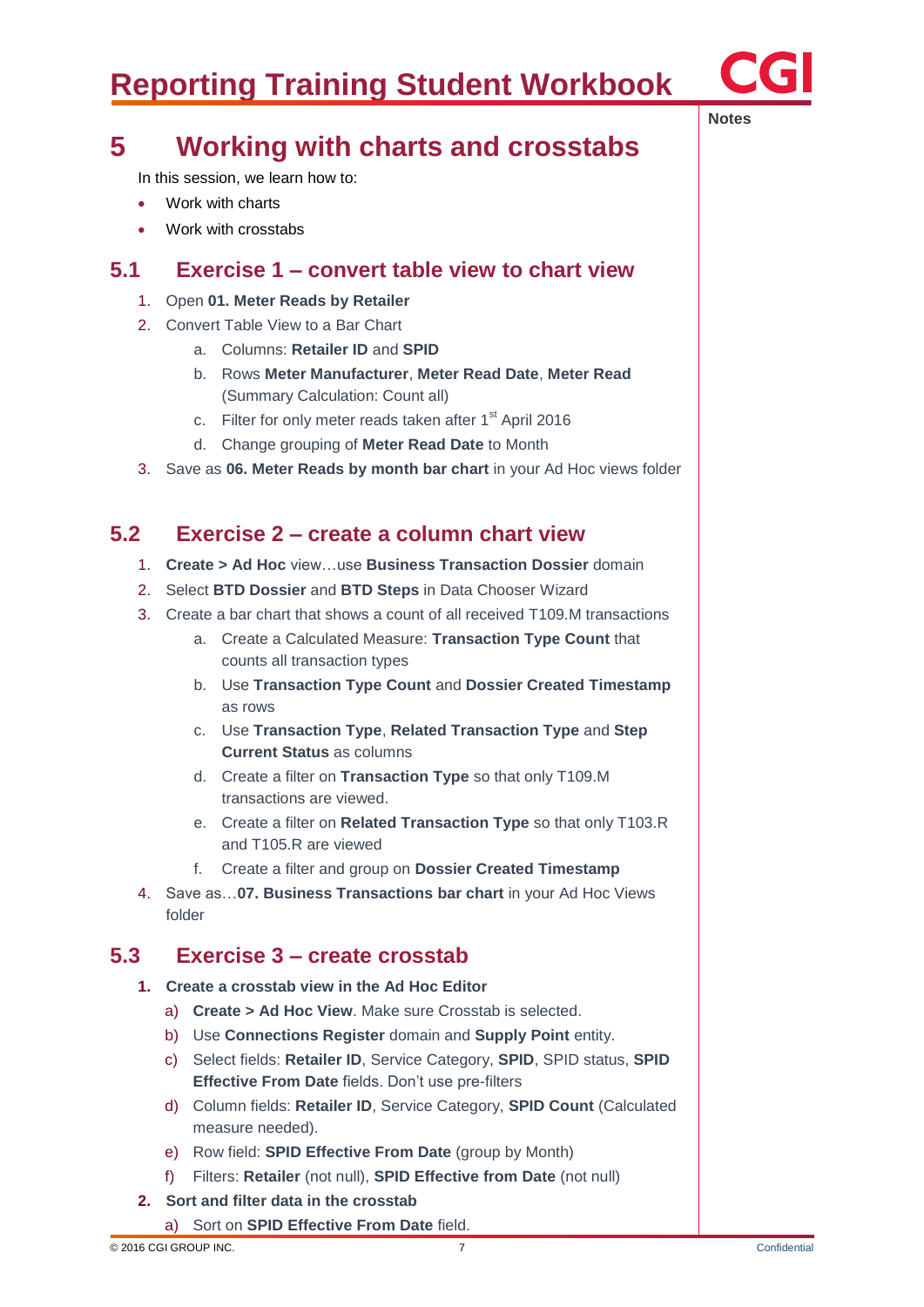

- **b)** Filter on one Retailer by clicking 'Keep only' in the context menu
- c) Change filter to display two Retailers
- **3. Add a custom field to the crosstab**
	- a) Create a Custom Measure on **Count of SPIDs**. Use **Percentof** (RowGroup)
	- b) Add as a column
	- c) Change to ColumnGroup and note the difference.
	- d) Save in Training folder as **08. SPIDs Crosstab View.**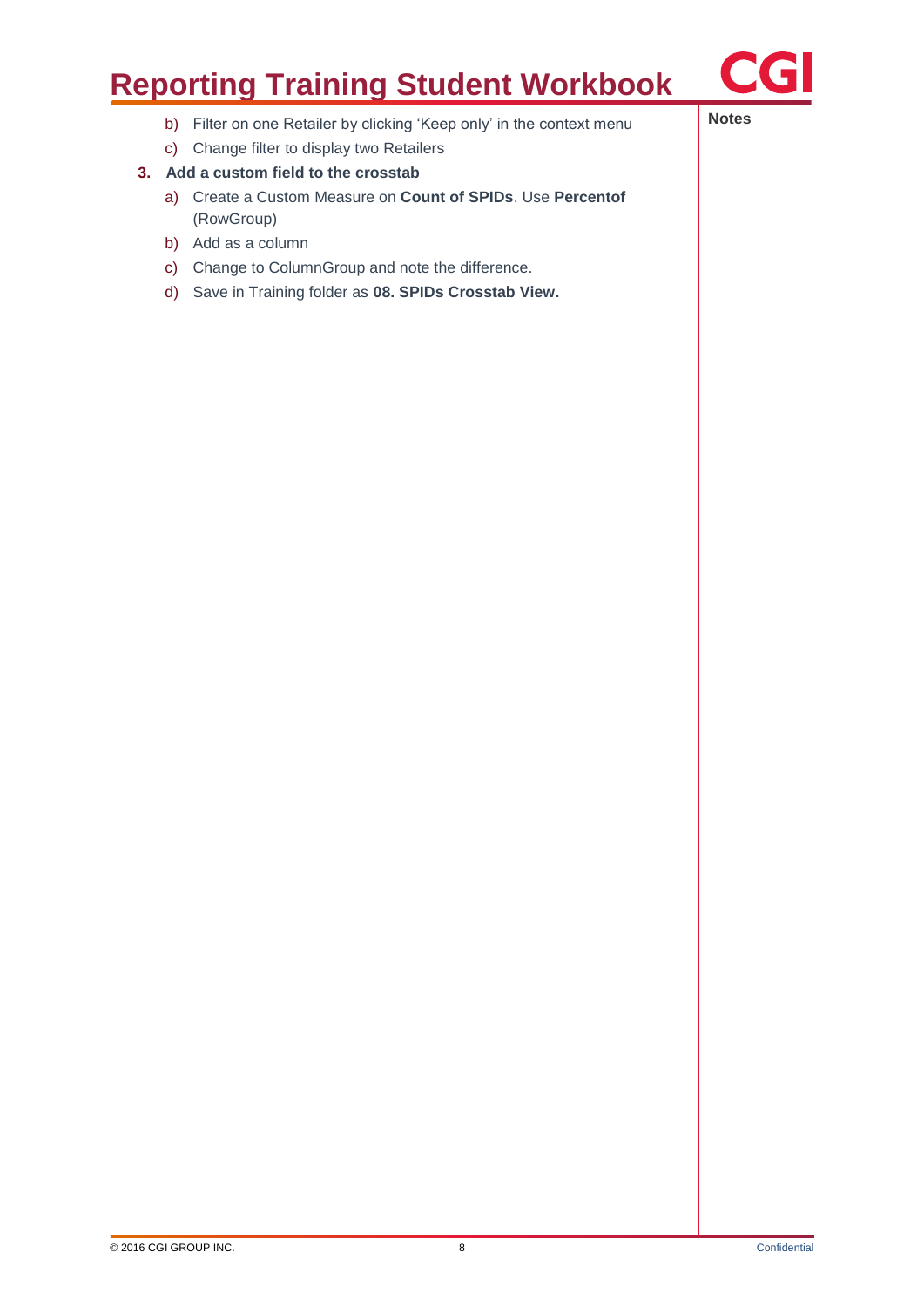

### **6 Running Reports**

In this session, we learn how to:

- Personalising reports through interactivity
- Using input controls
- Exporting reports
- Scheduling reports

### **6.1 Exercise**

- 1. Open **05. Meter Reads calculated fields measures rpt**
- 2. Format **Meter Read Date** column: make Heading 12 pt, change format of date to dd-MMM-yyyy
- 3. Change other headings to 12pt.
- 4. Move **Quarter, Year** column to before Meter Read Date
- 5. Highlight dates of meter reads taken after 1st Mar 2016
- 6. Filter the **Meter Read Date** column to only show reads on or after 1st Mar 2016.
- 7. Use input controls to show only valid Retailers (i.e. not NULL)
- 8. Save input controls as "Only valid Retailers"
- 9. Save report as **09. Meter Reads Filtered rpt** in your reports folder
- 10. Schedule the report to run every week until the end of the year and output in CSV.

**Notes**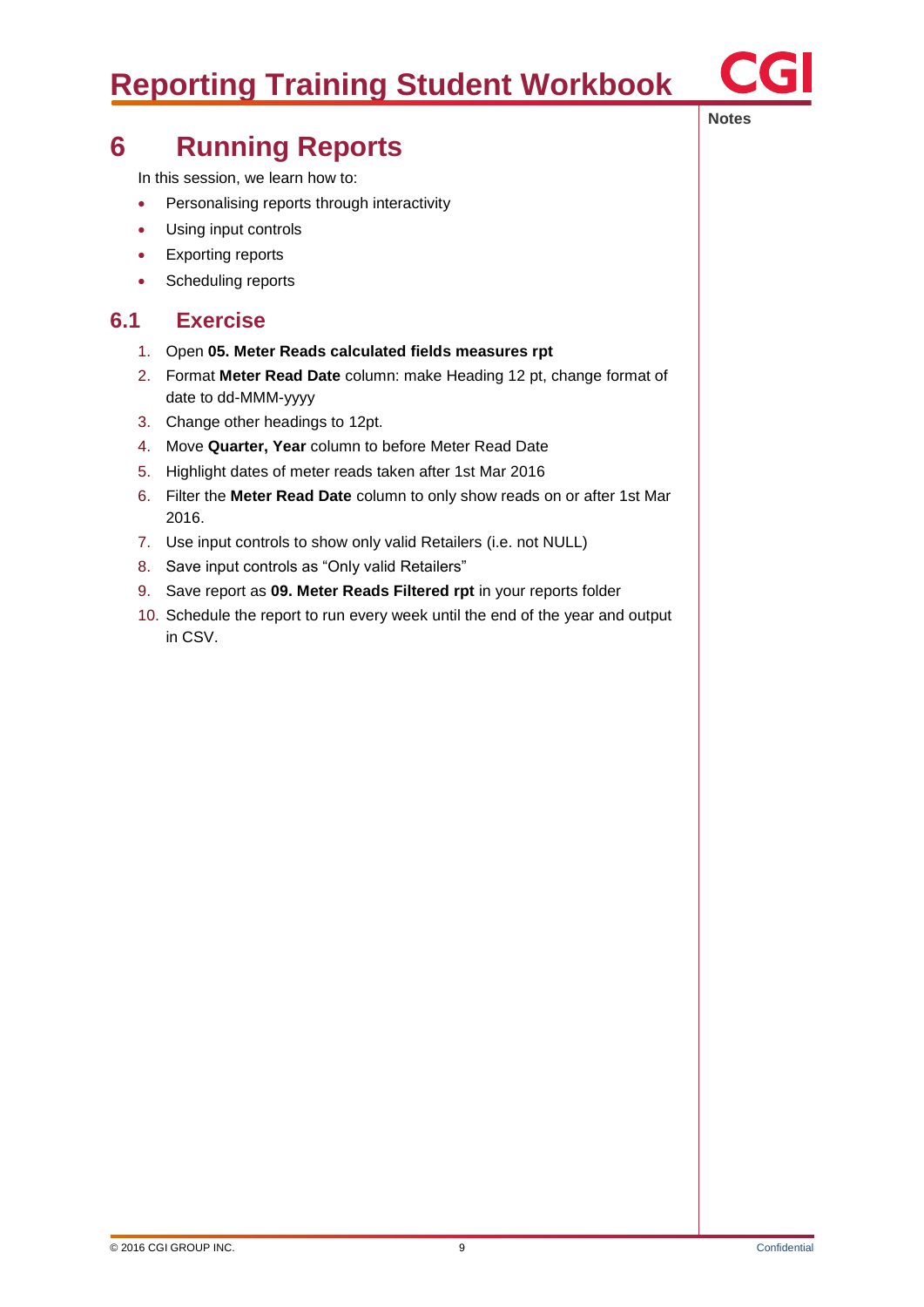

**Notes**

## **7 Working with dashboards**

In this session, we learn how to:

- Create a dashboard
- Add dashlets
- Work with filters

### **7.1 Exercise**

- 1. Create a Dashboard
- 2. Add the following dashlets:

#### **a. SPID count by SPID status (pie charts)**

- i. Domain: **Connection Register**.
- ii. Fields needed: **Retailer ID**, **SPID count** (calculated measure), **SPID status**.
- iii. Create filter on [one of] **Retailer ID**
- **b. Transactions dashlet (crosstab)**
	- i. Domain: **Business Transaction Dossier**.
	- ii. Fields needed: **Transaction Type**, **Sender ID**, **BTD ID Count** (calculated measure).
	- iii. Create filter on [one of] **Retailer ID**
- **c. Meter Reads by Type (bar chart)**
	- i. Domain: **Meter Reads**.
	- ii. Fields needed: **Retailer**, **Meter Read Type Description**, **Meter Read Count**.
	- iii. Create filter on [one of] **Retailer ID**
- 3. Insert a text box and name the dashboard
- 4. Insert a Filter box to filter on [one of] **Retailer ID**
- 5. Use Parameter Mapping to make all dashlets respond to Retailer ID filter
- 6. Save Dashboard as **01. Training Dashboard** in your Dashboards folder